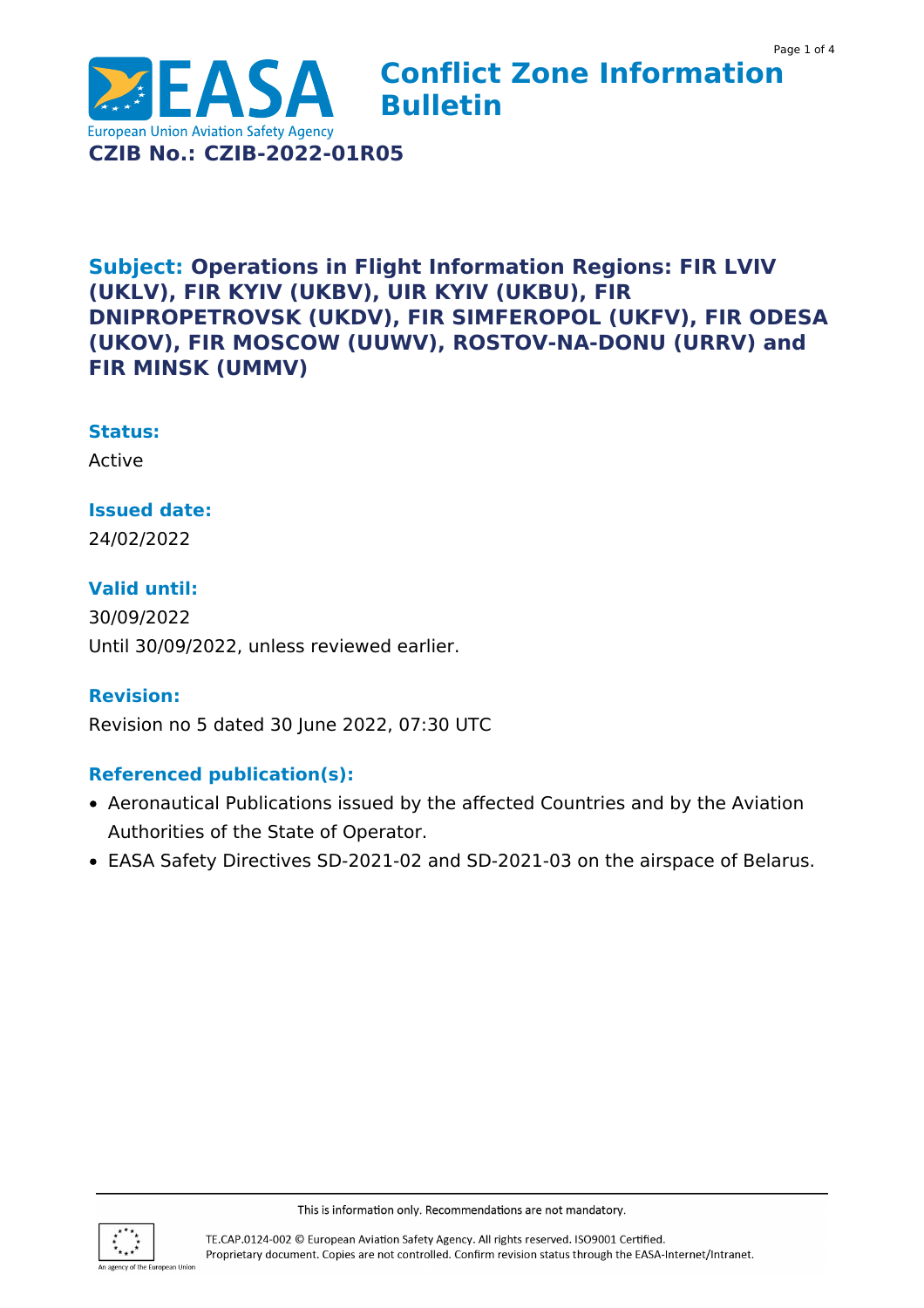# **Affected Airspace:**

All altitudes / flight levels of the following Flight Information Regions: FIR LVIV (UKLV), FIR KYIV (UKBV), UIR KYIV (UKBU), FIR DNIPROPETROVSK (UKDV), FIR SIMFEROPOL (UKFV), FIR ODESA (UKOV);

All altitudes / flight levels of the airspace within 200NM surrounding the borders with Ukraine in the FIR MOSCOW (UUWV);

All altitudes / flight levels of the FIR ROSTOV-NA-DONU (URRV).

# **Applicability:**

Applies to operators EUROCONTROL Network Manager

1. Air operators:

- subject to the provisions of Commission Regulation (EU) 965/2012, planning to conduct operations in the affected airspace (EASA operators).

- third Country Operators authorised by EASA, when conducting operations under their TCO authorisation to, from and within the EU (TCO operators).

2. EUROCONTROL Network Manager

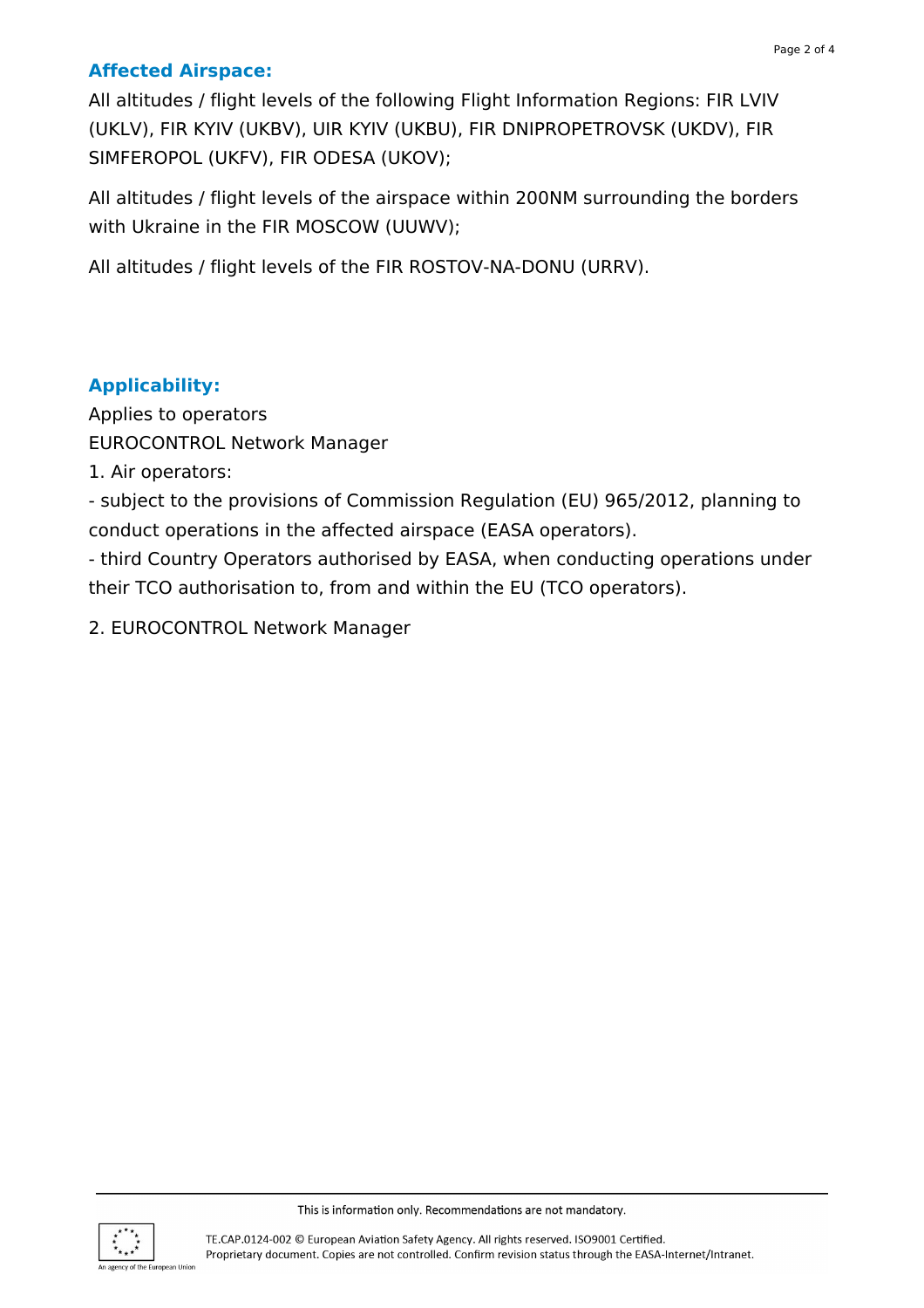# **Description:**

Note: This Conflict Zones Information Bulletin (CZIB) is issued by EASA, acting in accordance with Art. 88 of Regulation (EU) 2018/1139, to address an urgent safety problem.

This CZIB is issued on the basis of information currently available to EU Member States and EU institutions.

In the light of the latest developments, in particular:

- on-going military activities in the territory of Ukraine;
- the NOTAM UKBV A0606/22 issued by Ukraine stating that FIR LVIV (UKLV), FIR KYIV (UKBV), FIR DNIPROPETROVSK (UKDV), FIR SIMFEROPOL (UKFV), FIR ODESA (UKOV) are closed for civil aviation flights; and
- the information on a Danger Area affecting, inter alia, the airspace of Ukraine and neighbouring countries, issued by the Russian Federation;

air operators are reminded that the affected airspace defined above is an active conflict zone or is bordering an active conflict zone.

Under these circumstances, the aforementioned airspace and critical infrastructure, including airports, are exposed to military activities which result in safety risks for civil aircraft. In particular, there is a risk of both intentional targeting and misidentification of civil aircraft.

The presence and possible use of a wide range of ground and airborne warfare systems poses a HIGH risk for civil flights operating at all altitudes and flight levels.